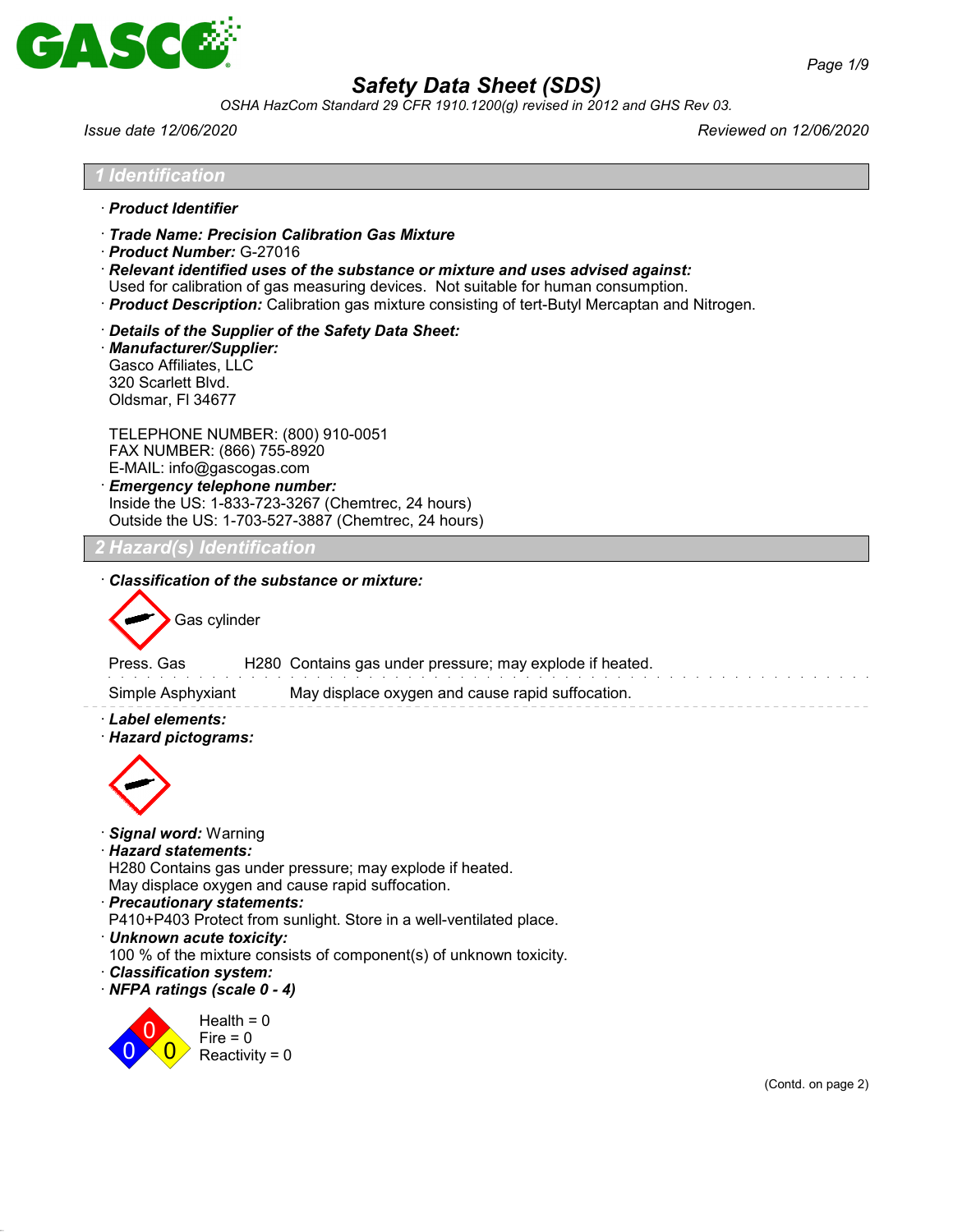*OSHA HazCom Standard 29 CFR 1910.1200(g) revised in 2012 and GHS Rev 03.*

*Issue date 12/06/2020 Reviewed on 12/06/2020*

*Trade Name: Precision Calibration Gas Mixture*

### · *HMIS-ratings (scale 0 - 4)*

| $H = 0$ Health = 0 |                                      |
|--------------------|--------------------------------------|
| <b>FIRE</b>        | $\textcolor{blue}{\bullet}$ Fire = 0 |
|                    | REACTIVITY 0 Physical Hazard = 0     |

### · *Hazard(s) not otherwise classified (HNOC):* None known

\* *3 Composition/Information on Ingredients*

## · *Chemical characterization: Substance*

· *Description:* Mixture of substances listed below with non-hazardous additions.

| · Dangerous Components:             |                      |                                                |                   |  |
|-------------------------------------|----------------------|------------------------------------------------|-------------------|--|
| CAS: 7727-37-9<br>RTECS: QW 9700000 | Nitrogen             | $\Diamond$ Press. Gas, H280; Simple Asphyxiant | 99.9-99.99995%    |  |
| CAS: 75-66-1<br>RTECS: TZ 7660000   | tert-Butyl Mercaptan | Skin Irrit. 2, H225; ۞ Skin Irrit. 2, H315     | $0.00005 - 0.1\%$ |  |
| 4 First-Aid Measures                |                      |                                                |                   |  |

## · *Description of first aid measures*

## · *After inhalation:*

Generally the product does not irritate with inhalation.

Supply fresh air. If required, provide artificial respiration. Consult doctor if symptoms persist.

In case of unconsciousness place patient stably in the side position for transportation.

#### · *After skin contact:*

Generally, the product does not irritate the skin.

In cases of contact with liquified material, frostbite may occur. Immerse frostbite in cool-warm water and seek medical attention.

Wash with soap and water.

If skin irritation occurs, consult a doctor.

### · *After eye contact:*

Not anticipated under normal use.

Rinse opened eye for several minutes under running water. If symptoms persist, consult a doctor.

### · *After swallowing:*

Not a normal route of entry.

If swallowed and symptoms occur, consult a doctor.

· *Information for doctor*

- · *Most important symptoms and effects, both acute and delayed:* No further relevant information available.
- · *Indication of any immediate medical attention and special treatment needed:*

### *5 Fire-Fighting Measures*

### · *Extinguishing media*

· *Suitable extinguishing agents:*

Use fire fighting measures that suit the environment.

Use water spray to cool fire-exposed containers.

- · *For safety reasons unsuitable extinguishing agents:* No further relevant information.
- · *Special hazards arising from the substance or mixture:*

Closed containers may explode when exposed to extreme heat.

If incinerated, product will releaset the following toxic fumes: Oxides of Nitrogen (NOx), Carbon and Sulfur.

(Contd. on page 3)

No further relevant information available.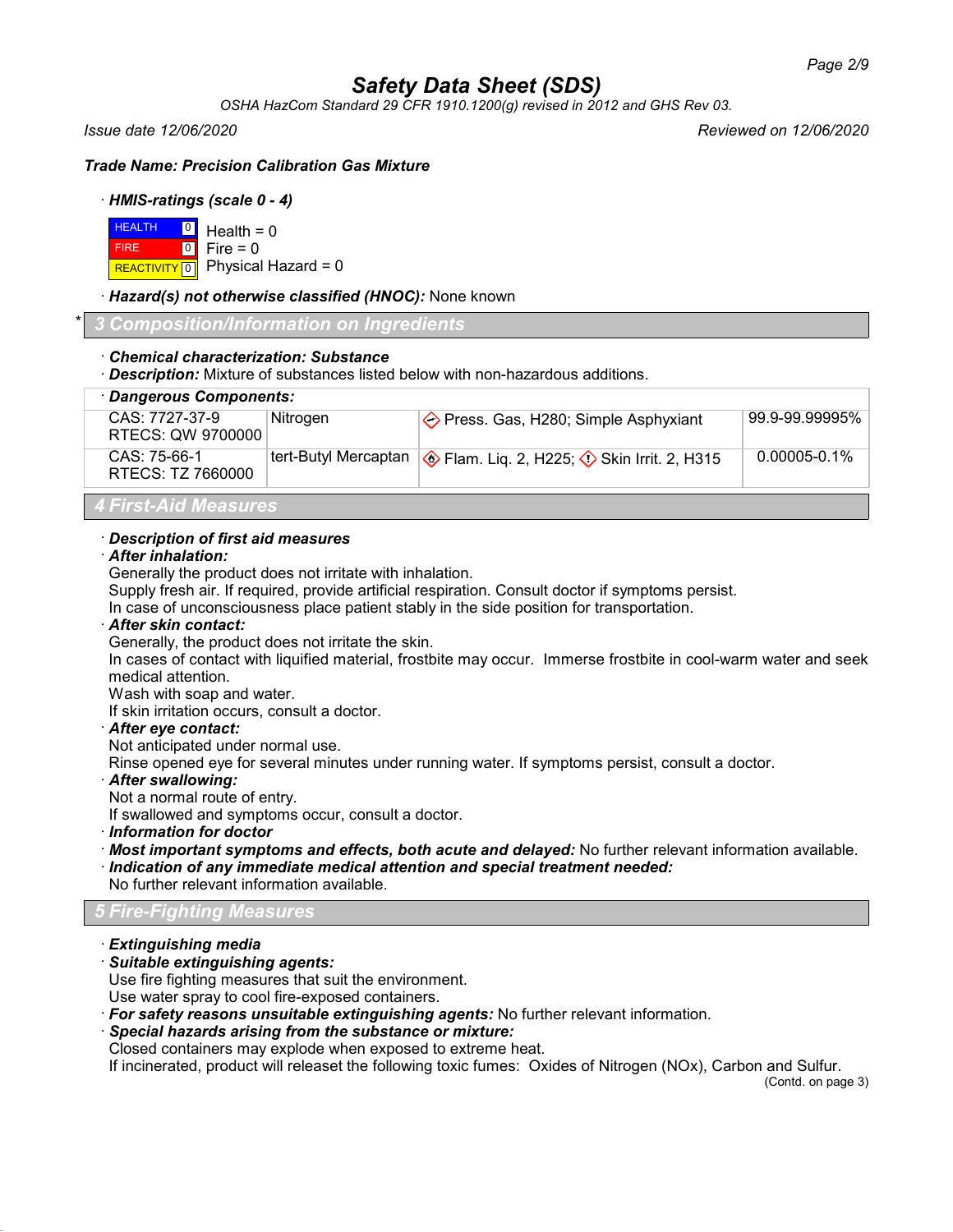*OSHA HazCom Standard 29 CFR 1910.1200(g) revised in 2012 and GHS Rev 03.*

#### *Issue date 12/06/2020 Reviewed on 12/06/2020*

#### *Trade Name: Precision Calibration Gas Mixture*

#### · *Advice for firefighters*

This gas mixture is not flammable; however, containers, when involved in fire, may rupture or burst in the heat of the fire.

· *Special protective equipment for firefighters:*

As in any fire, wear self-contained breathing apparatus pressure-demand (NIOSH approved or equivalent) and full protective gear to prevent contact with skin and eyes.

*6 Accidental Release Measures*

· *Personal precautions, protective equipment and emergency procedures:*

Treat any fumes as toxic.

Ensure adequate ventilation.

Keep people at a distance and stay upwind.

In a confined area, NIOSH approved respiratory protection may be required.

· *Environmental precautions:* Inform authorities in case of gas release.

· *Methods and material for containment and cleaning up:*

Dispose of contaminated material as waste according to section 13.

Ensure adequate ventilation.

Dispose of the collected material according to regulations.

· *Reference to other sections:*

See Section 7 for information on safe handling.

See Section 8 for information on personal protection equipment.

See Section 13 for disposal information.

## *7 Handling and Storage*

### · *Handling*

### · *Precautions for safe handling:*

Ensure good ventilation/exhaustion at the workplace.

Be aware of any signs of dizziness or fatigue; exposures to fatal concentrations of this gas mixture could occur without any significant warning symptoms due to the potential for oxygen deficiency (simpl asphyxiation). Do not attempt to adjust, repair or in any other way modify the cylinders containing this gas mixture. If there is a malfunction or another type of operational problem, contact nearest distributor.

· *Information about protection against explosions and fires:*

Pressurized container: protect from sunlight and do not expose to temperatures exceeding 50°C, i.e. electric lights. Do not pierce or burn, even after use.

Do not cut, grind or weld on container that contains or contained product.

Do not spray on a naked flame or any incandescent material.

### · *Conditions for safe storage, including any incompatibilities*

Store away from strong bases, strong oxidizing agents, strong reducing agents and Alkali metals.

· *Storage*

### · *Requirements to be met by storerooms and receptacles:*

Store in a cool location.

Cylinders should be firmly secured to prevent falling or being knocked over. Cylinders must be protected from the environment, and preferably kept at room temperature. Cylinders should be stored in dry, well-ventilated areas, away from sources of heat, ignition, and direct sunlight. Protect cylinders against physical damage. Full and empty cylinders should be segregated. Use a "first-on, first-out" inventory system to prevent full containers from being stored for long periods of time.

- · *Information about storage in one common storage facility:* Not required.
- · *Further information about storage conditions:* Store in cool, dry conditions in well sealed receptacles.
- · *Specific end use(s):* No further relevant information available.

(Contd. on page 4)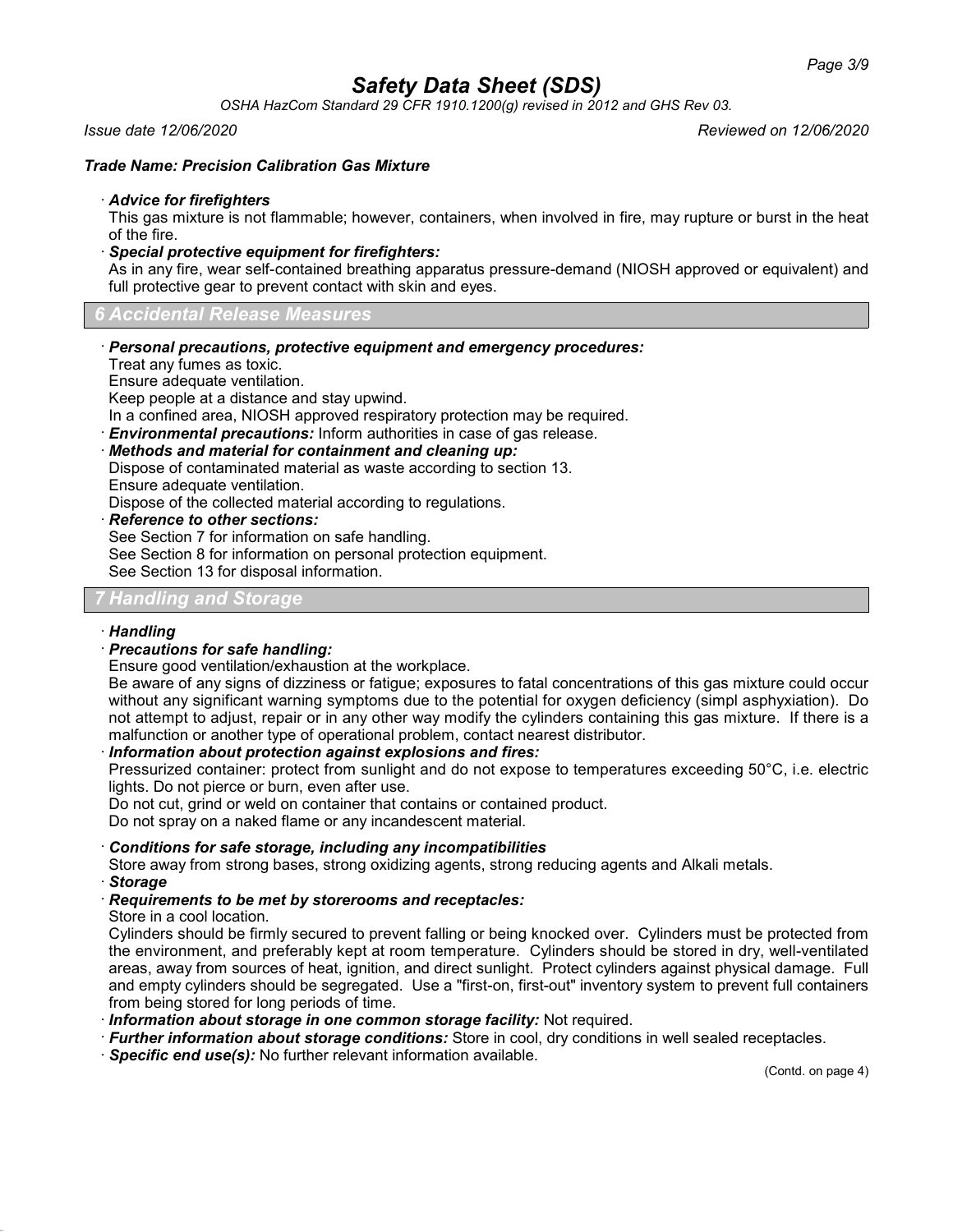*OSHA HazCom Standard 29 CFR 1910.1200(g) revised in 2012 and GHS Rev 03.*

*Issue date 12/06/2020 Reviewed on 12/06/2020*

*Trade Name: Precision Calibration Gas Mixture*

### *Exposure Controls/Personal Protection*

· *Additional information about design of technical systems:* No further data; see section 7.

· *Control parameters:*

All ventilation should be designed in accordance with OSHA standard (29 CFR 1910.94). Use mechanical (general) ventilation for storage areas. Use appropriate ventilation as required to keep Exposure Limits in Air below TLV & PEL limits.

· *Components with occupational exposure limits:*

The following constituent is the only constituent of the product which has a PEL, TLV or other recommended exposure limit.

At this time, the remaining constituents have no known exposure limits.

## **7727-37-9 Nitrogen**

TLV withdrawn TLV, see App. F; simple asphyxiant

· *Additional information:* The lists that were valid during the creation of this SDS were used as basis.

#### · *Exposure controls:*

- · *Personal protective equipment*
- · *General protective and hygienic measures:* Wash hands before breaks and at the end of work. Keep away from foodstuffs, beverages and feed. Avoid contact with the eyes and skin.
- · *Breathing equipment:* Use suitable respiratory protective device in case of insufficient ventilation.
- · *Protection of hands:* Not required.
- · *Material of gloves:* Not required.
- · *Penetration time of glove material:* Not applicable.
- · *Eye protection:* Not necessary under normal conditions.
- · *Body protection:* Not required.

## *9 Physical and Chemical Properties*

| Information on basic physical and chemical properties |  |  |  |
|-------------------------------------------------------|--|--|--|
|-------------------------------------------------------|--|--|--|

· *General Information* · *Appearance:*

| Appearance.<br>Form:<br><b>Color:</b><br>· Odor:<br>· Odor threshold: | Gaseous<br>Clear, colorless<br>Mercaptan<br>Not determined. |
|-----------------------------------------------------------------------|-------------------------------------------------------------|
| · pH-value:                                                           | Not determined.                                             |
| $\cdot$ Change in condition<br><b>Melting point/Melting range:</b>    | Not determined.                                             |
| · Flash point:                                                        | None                                                        |
| · Flammability (solid, gaseous):                                      | Product is not flammable.                                   |
| · Ignition temperature:                                               | Product does not ignite.                                    |
| · Decomposition temperature:                                          | Not determined.                                             |
| · Auto igniting:                                                      | Product is not self-igniting.                               |
| Danger of explosion:                                                  | Not determined.                                             |
| $\cdot$ Explosion limits:<br>Lower:                                   | Not determined.                                             |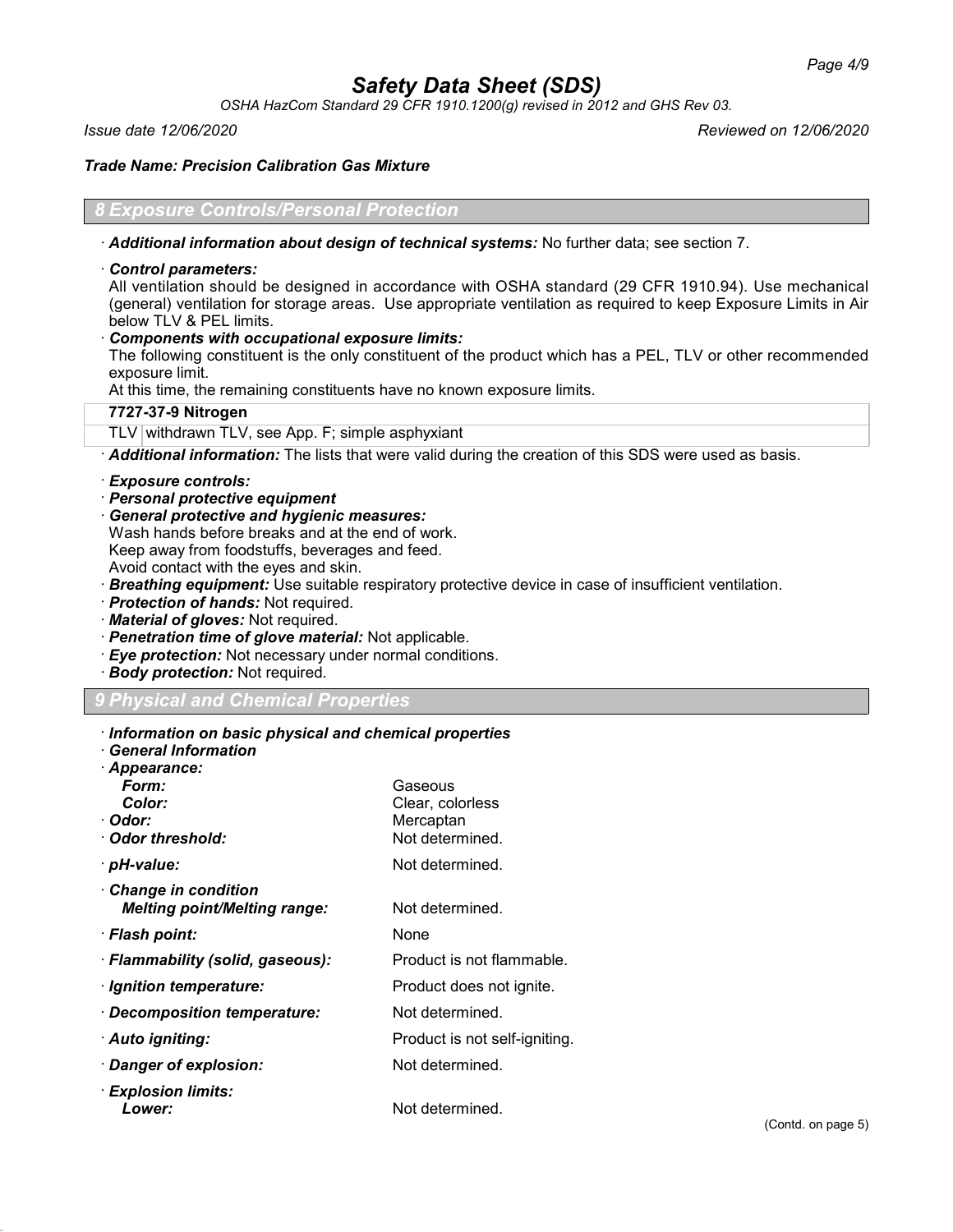*OSHA HazCom Standard 29 CFR 1910.1200(g) revised in 2012 and GHS Rev 03.*

*Issue date 12/06/2020 Reviewed on 12/06/2020*

#### *Trade Name: Precision Calibration Gas Mixture*

| Upper:                                                                               | Not determined.                                       |
|--------------------------------------------------------------------------------------|-------------------------------------------------------|
| · Vapor pressure:                                                                    | Not determined.                                       |
| · Density:<br><b>Relative density:</b><br>Vapor density:<br><b>Evaporation rate:</b> | Not determined.<br>Not determined.<br>Not applicable. |
| · Solubility in / Miscibility with:<br>Water:                                        | Not miscible or difficult to mix.                     |
| · <b>Partition coefficient (n-octanol/water):</b> Not determined.                    |                                                       |
| · Viscosity:<br>Dynamic:<br>Kinematic:                                               | Not determined.<br>Not determined.                    |
| · Solvent content:<br><b>Organic solvents:</b>                                       | 0.0 %                                                 |
| Other information:                                                                   | No further relevant information available.            |

## *10 Stability and Reactivity*

· *Reactivity:* No further relevant information available.

- · *Chemical stability:* Stable under normal conditions.
- · *Thermal decomposition / conditions to be avoided:* No decomposition if used according to specifications.
- · *Possibility of hazardous reactions:* No dangerous reactions known.
- · *Conditions to avoid:* No further relevant information available.
- · *Incompatible materials:* Strong bases, strong oxidizing agents, strong reducing agents and Alkali metals.
- · *Hazardous decomposition products:* Nitrogen Oxides (NOx), Sulfur Oxides and Carbon Oxides.

#### *11 Toxicological Information*

· *Information on toxicological effects:*

#### · *Acute toxicity:*

#### · *LD/LC50 values that are relevant for classification:*

**75-66-1 tert-Butyl Mercaptan**

Oral LD50 4729 mg/kg (Rat)

#### · *Primary irritant effect:*

- · *On the skin:* No irritating effect.
- · *On the eye:* No irritating effect.
- · *Additional toxicological information:*
- · *Carcinogenic categories:*
- · *IARC (International Agency for Research on Cancer):*
- Group 1 Carcinogenic to humans
- Group 2A Probably carcinogenic to humans
- Group 2B Possibly carcinogenic to humans
- Group 3 Not classifiable as to its carcinogenicity to humans
- Group 4 Probably not carcinogenic to humans
- None of the ingredients are listed.

## · *NTP (National Toxicology Program):*

None of the ingredients are listed.

(Contd. on page 6)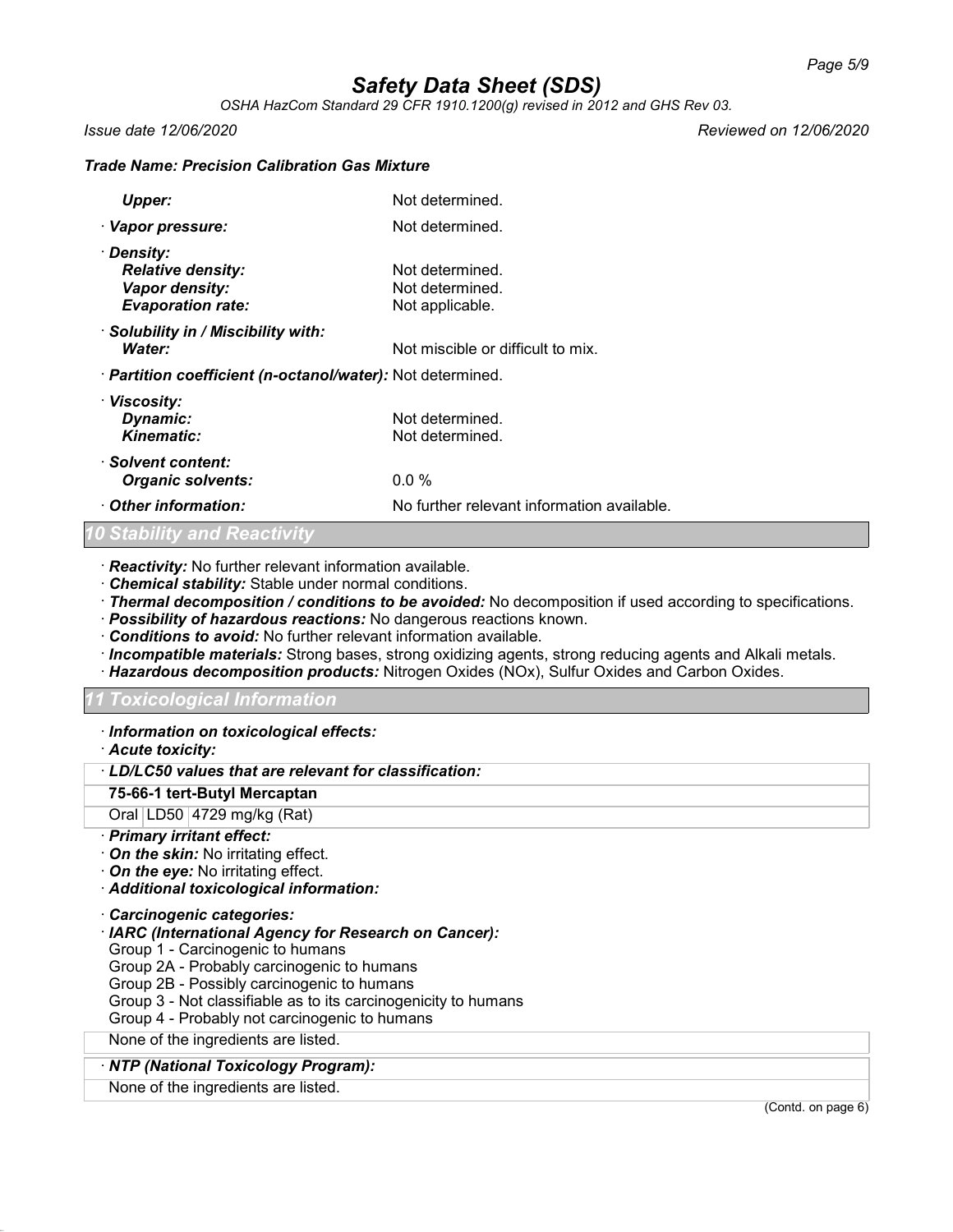*OSHA HazCom Standard 29 CFR 1910.1200(g) revised in 2012 and GHS Rev 03.*

*Issue date 12/06/2020 Reviewed on 12/06/2020*

### *Trade Name: Precision Calibration Gas Mixture*

### · *OSHA-Ca (Occupational Safety & Health Administration):*

None of the ingredients are listed.

### *12 Ecological Information*

- · *Toxicity:* The hazards for the aquatic environment are unknown.
- · *Aquatic toxicity:* No further relevant information available.
- · *Persistence and degradability:* No further relevant information available.
- · *Behavior in environmental systems:*
- · *Bioaccumulative potential:* No further relevant information available.
- · *Mobility in soil:* No further relevant information available.
- · *Additional ecological information:*
- · *General notes:*

Do not allow undiluted product or product that has not been neutralized to reach ground water, water course or sewage system.

- · *Results of PBT and vPvB assessment:*
- · *PBT:* Not applicable.
- · *vPvB:* Not applicable.
- · *Other adverse effects:* No further relevant information available.

## *13 Disposal Considerations*

#### · *Waste treatment methods*

#### · *Recommendation:*

Release all residual gas pressure in a well ventilated area. Verify the cylinder is completely empty (0 PSIG). Remove or cover any hazard labels. Return empty cylinder for recycling.

NOTE: Check with the local easte authority before placing any gas cylinder into waste container for pickup. GASCO encourages the consumer to return all cylinders.

· *Waste disposal key:* The U.S. EPA has not published waste disposal numbers for this product's components.

· *Uncleaned packaging*

· *Recommendation:* Return cylinder and unused product to supplier.

*14 Transport Information*

- · *UN-Number:*
- · *DOT, ADR/ADN, IMDG, IATA* UN1956
- · *UN proper shipping name:*
- 
- 
- 
- · *Transport hazard class(es):*
- · *DOT*



· *Class:* 2.2

· **DOT** Compressed gas, n.o.s. · *ADR/ADN* UN1956 Compressed gas, n.o.s. · *IMDG, IATA* COMPRESSED GAS, N.O.S.

(Contd. on page 7)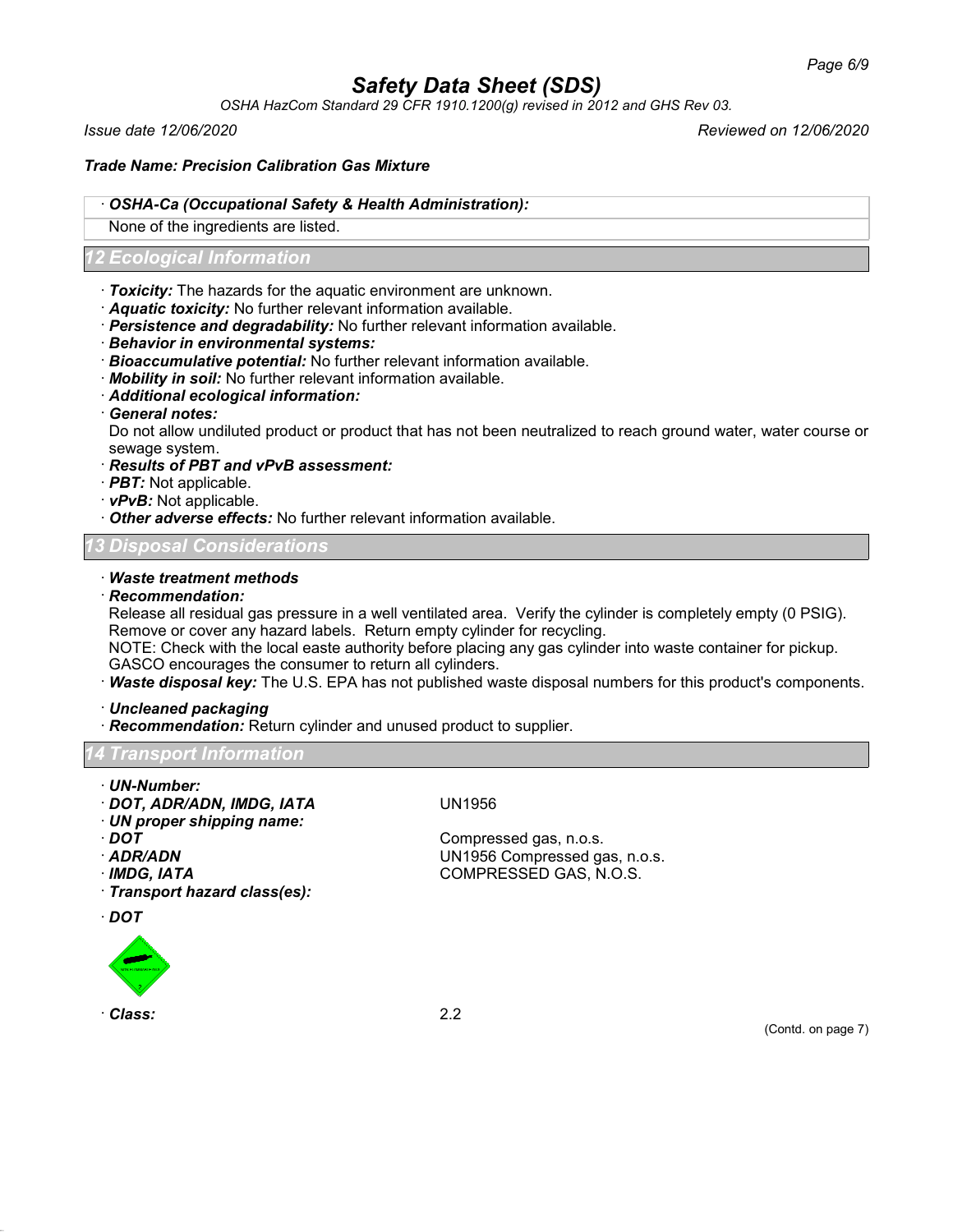*OSHA HazCom Standard 29 CFR 1910.1200(g) revised in 2012 and GHS Rev 03.*

#### *Issue date 12/06/2020 Reviewed on 12/06/2020*

| <b>Trade Name: Precision Calibration Gas Mixture</b>                                                                                                                                                                                                                                                                   |                                                                                                                                                                   |
|------------------------------------------------------------------------------------------------------------------------------------------------------------------------------------------------------------------------------------------------------------------------------------------------------------------------|-------------------------------------------------------------------------------------------------------------------------------------------------------------------|
| · Label:                                                                                                                                                                                                                                                                                                               | 2.2                                                                                                                                                               |
| · ADR/ADN                                                                                                                                                                                                                                                                                                              |                                                                                                                                                                   |
| · Class:<br>· Label:                                                                                                                                                                                                                                                                                                   | 2.21A<br>2.2                                                                                                                                                      |
| $·$ IMDG, IATA                                                                                                                                                                                                                                                                                                         |                                                                                                                                                                   |
| · Class:<br>· Label:<br>· Packing group:<br>· DOT, ADR/ADN, IMDG, IATA<br>· Environmental hazards:<br>· Special precautions for user:<br>· Hazard identification number (Kemler code): 20<br>· EMS Number:<br>· Stowage Category<br>Transport in bulk according to Annex II of<br><b>MARPOL73/78 and the IBC Code:</b> | 2.2<br>2.2<br>Non-Regulated Material<br>Not applicable.<br>Not applicable.<br>$F-C, S-V$<br>A<br>Not applicable.                                                  |
| · Transport/Additional information:                                                                                                                                                                                                                                                                                    |                                                                                                                                                                   |
| $\cdot$ DOT<br>· Quantity limitations:                                                                                                                                                                                                                                                                                 | On passenger aircraft/rail: 75 kg<br>On cargo aircraft only: 150 kg                                                                                               |
| · ADR/ADN<br>· Excepted quantities (EQ):                                                                                                                                                                                                                                                                               | Code: E1<br>Maximum net quantity per inner packaging: 30 ml<br>Maximum net quantity per outer packaging: 1000 ml                                                  |
| · IMDG<br>· Limited quantities (LQ):<br>· Excepted quantities (EQ):<br>· UN "Model Regulation":                                                                                                                                                                                                                        | 120 ml<br>Code: E1<br>Maximum net quantity per inner packaging: 30 ml<br>Maximum net quantity per outer packaging: 1000 ml<br>UN 1956 COMPRESSED GAS, N.O.S., 2.2 |
| <b>Regulatory Information</b>                                                                                                                                                                                                                                                                                          |                                                                                                                                                                   |

· *Safety, health and environmental regulations/legislation specific for the substance or mixture:* No further relevant information available.

· *SARA (Superfund Amendments and Reauthorization):*

## · *Section 355 (extremely hazardous substances):*

None of the ingredients are listed.

· *Section 313 (Specific toxic chemical listings):*

None of the ingredients are listed.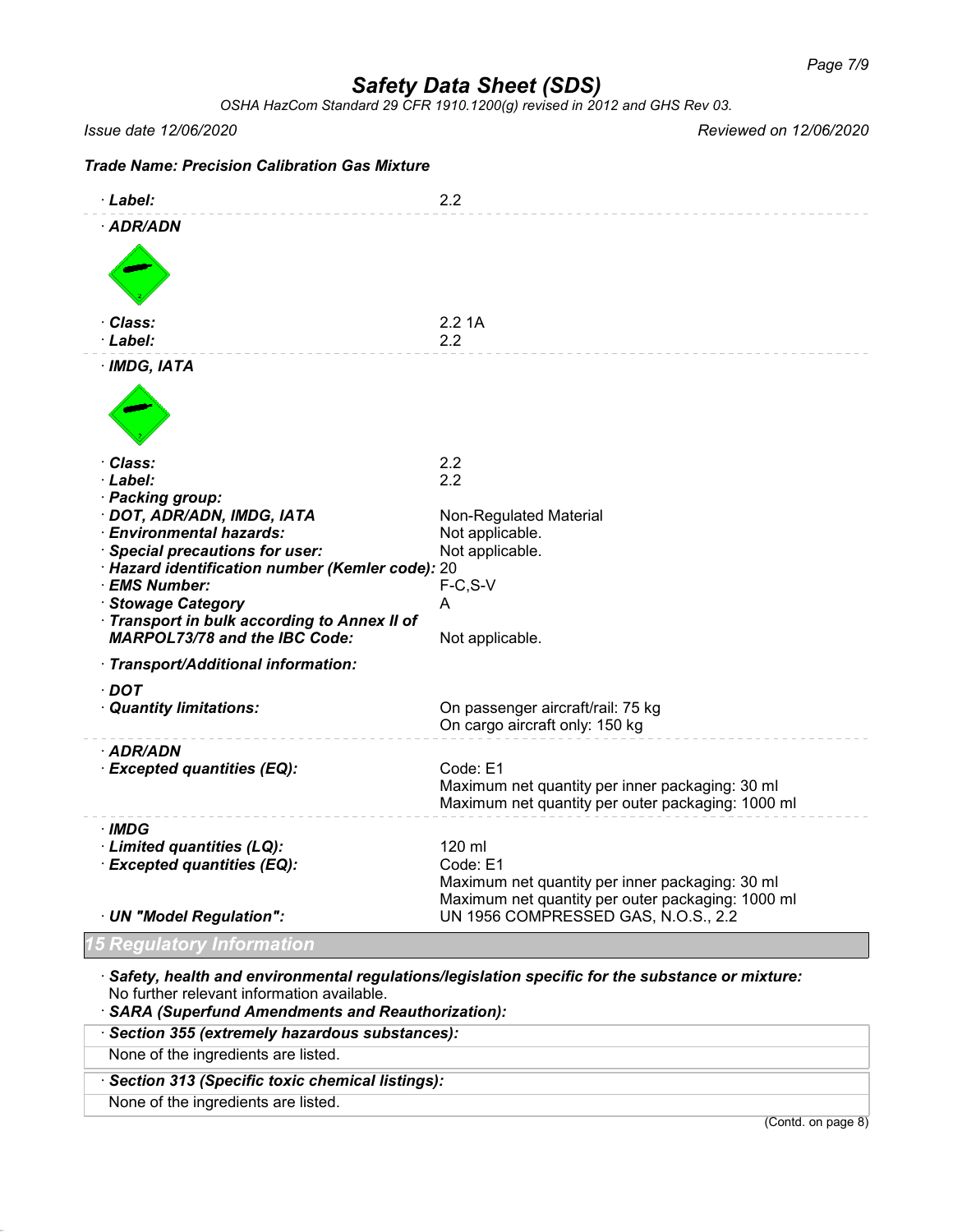*OSHA HazCom Standard 29 CFR 1910.1200(g) revised in 2012 and GHS Rev 03.*

*Issue date 12/06/2020 Reviewed on 12/06/2020*

### *Trade Name: Precision Calibration Gas Mixture*

| · TSCA (Toxic Substances Control Act):                                                   |                |
|------------------------------------------------------------------------------------------|----------------|
| 7727-37-9 Nitrogen                                                                       |                |
| 75-66-1 tert-Butyl Mercaptan                                                             |                |
| California Proposition 65:                                                               |                |
| Chemicals known to cause cancer:                                                         |                |
| None of the ingredients are listed.                                                      |                |
| Chemicals known to cause reproductive toxicity for females:                              |                |
| None of the ingredients are listed.                                                      |                |
| Chemicals known to cause reproductive toxicity for males:                                |                |
| None of the ingredients are listed.                                                      |                |
| Chemicals known to cause developmental toxicity:                                         |                |
| None of the ingredients are listed.                                                      |                |
| · New Jersey Right-to-Know List:                                                         |                |
| All ingredients are listed.                                                              |                |
| · New Jersey Special Hazardous Substance List:                                           |                |
| 75-66-1 tert-Butyl Mercaptan                                                             | F <sub>3</sub> |
| · Pennsylvania Right-to-Know List:                                                       |                |
| All ingredients are listed.                                                              |                |
| · Pennsylvania Special Hazardous Substance List:                                         |                |
| None of the ingredients are listed.                                                      |                |
| Carcinogenic categories:                                                                 |                |
| · EPA (Environmental Protection Agency):                                                 |                |
| None of the ingredients are listed.                                                      |                |
| · TLV (Threshold Limit Value established by ACGIH):                                      |                |
| None of the ingredients are listed.                                                      |                |
| · NIOSH-Ca (National Institute for Occupational Safety and Health):                      |                |
| None of the ingredients are listed.                                                      |                |
| <b>GHS label elements</b>                                                                |                |
| The product is classified and labeled according to the Globally Harmonized System (GHS). |                |
| · Hazard pictograms:                                                                     |                |
|                                                                                          |                |
|                                                                                          |                |
|                                                                                          |                |
| · Signal word: Warning<br>· Hazard statements:                                           |                |
| H280 Contains gas under pressure; may explode if heated.                                 |                |
| May displace oxygen and cause rapid suffocation.                                         |                |
| · Precautionary statements:                                                              |                |
| P410+P403 Protect from sunlight. Store in a well-ventilated place.                       |                |
| · National regulations:                                                                  |                |
| None of the ingredients are listed.                                                      |                |

· *Chemical safety assessment:* A Chemical Safety Assessment has not been carried out.